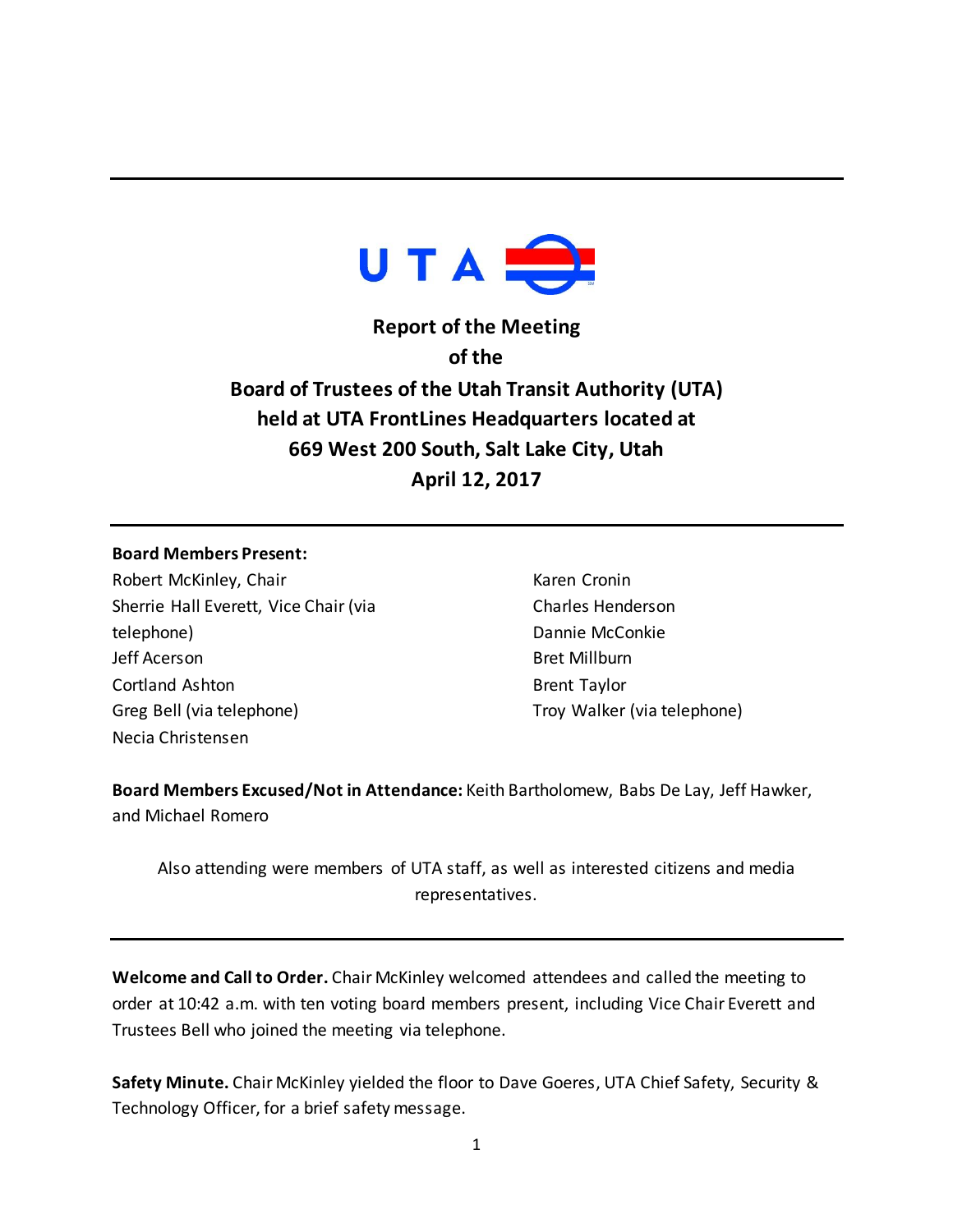**General Public Comment Period.** No public comment was given.

**Provo-Orem TRIP Property Report.**

**Presentation of Item.** Steve Meyer, UTA Capital Development Director, provided an overview of the property needs of the Provo-Orem Transportation Improvement Project (TRIP).

**Public Input.** No comments were received online. No in-person public comment was given.

**Board Discussion and Decision/Action.** Voting on this item was deferred until after the closed session discussion.

**Closed Session.** Chair McKinley indicated there was a need for a closed session to discuss matters related to real property. A motion to move into closed session was made by Trustee Millburn and seconded by Trustee Ashton. The motion was approved by unanimous consent and the board moved into closed session at 10:46 a.m.

**Open Session.** A motion to return to open session was made by Trustee Ashton and seconded by Trustee Millburn. The motion carried by unanimous consent and the board returned to open session at 11:40 a.m.

Trustee Walker joined the meeting via telephone during closed session at 11:30 a.m.

**Action Taken Regarding Matters Discussed in Closed Session.** 

**Provo-Orem TRIP Properties.** Chair McKinley requested that Mr. Meyer elaborate on factors considered when properties are impacted by the Provo-Orem TRIP. Mr. Meyer explained the process, including consideration of condemnation. A motion to approve entering into the imminent domain process for the properties presented during closed session was made by Trustee Henderson and seconded by Trustee Ashton. Chair McKinley asked if any trustees had a conflict with any of the properties discussed during closed session. Trustee Taylor responded that he owns several properties in Provo but does not believe he has any conflicts. He then added that he has not received notice from UTA regarding any of his properties. The motion carried by majority consent with